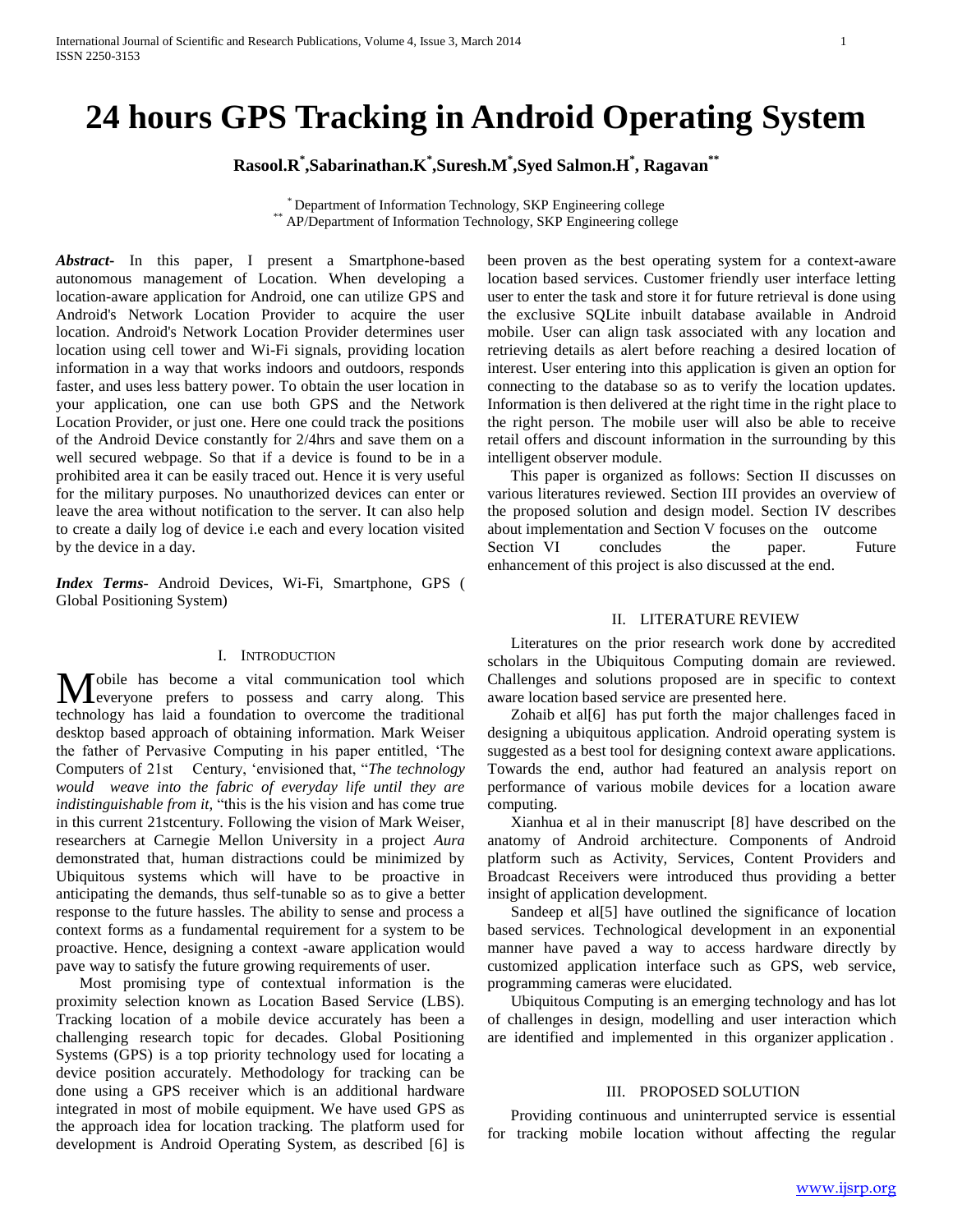International Journal of Scientific and Research Publications, Volume 4, Issue 3, March 2014 2 ISSN 2250-3153

routines of any user. This organizer application would ease user to track current location, compare it with the task and displays discount information, thus acting as an intelligent observer of the surrounding.

#### *A. Architecture*

 Task is entered and stored in the SQLite database. Location tracking is performed using the GPS service. Changes in location can be emulated with the help of (Key Hole Markup language) KML file in Android. The location change is compared with the database entries to see if there are tasks associated to the current location. Corresponding task information is displayed on the mobile screen. Web server is invoked whenever change in location is sensed and is used for displaying retail discount information. Fig 1 shows the architecture of location module designed for tracking and retrieving the information based on location to the user.



**Figure 1.Architecture Diagram**

# *B. Design*

 Designer model is developed to describe the overall layout of the project. Fig 2 illustrates in detail the basic model used as reference during the project implementation.



**Figure 2. Application flow**

 Service will invoke the application automatically on booted. Location server constantly delivers the location information to mobile every 3 seconds. Based on this communication with the backend server for displaying corresponding task is established.

#### IV. IMPLEMENTATION

 Location application will get the task input from user and will listen for location changes. The new co-ordinates are passed to service routine written for handling task. Following are the benefits of task application

- •Adding and editing task
- •Storing task in SQLite database
- •Tracking and displaying location
- •Viewing retail discount information
- •Retrieving information on mobile device
- •Task around few Km displayed as alert

#### *A. Service Invocation*

 Service running in background will track the user location continuously. Android Software Development Kit (SDK) does not provide a special intent that will listen for changes in location. Broadcast Receiver listens for BOOT\_COMPLETED event. Therefore once the device is booted on, the location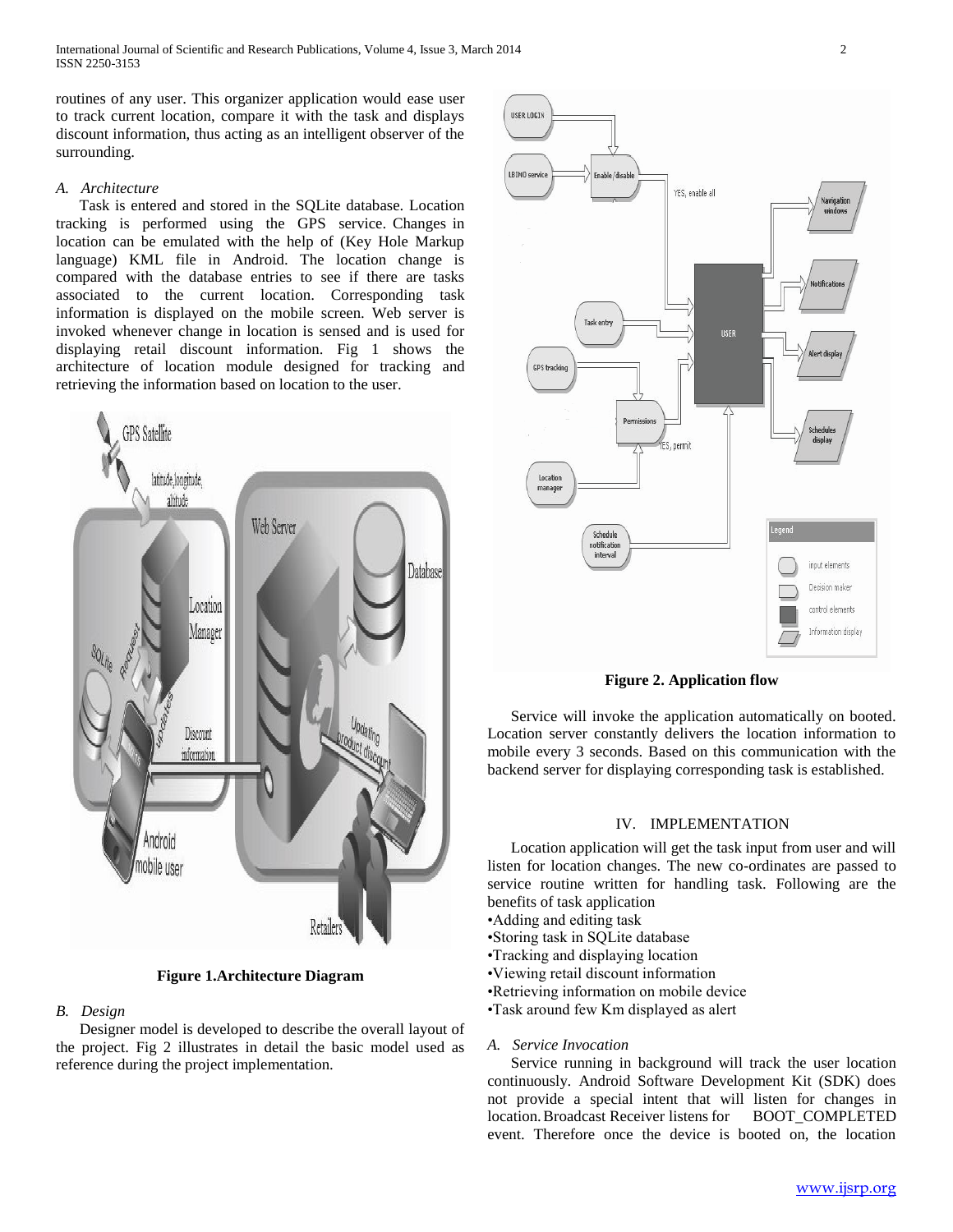service is invoked automatically using our service routine. Permission has to be set in the Android Manifest file as shown in the Fig 3.

<uses-permission android: name=*"android.permission.RECEIVE\_BOOT\_COMPLETED "*></uses-permission>

# **Figure 3***.* **Permission for Boot**

#### *B. Location Services*

 Application will have to register to the Broadcast Receiver which is an Android component for receiving location updates. These Permissions for location updates are registered as shown in Fig.4 in Android Manifest file.

<uses-permission android: name="android.permission. ACCESS\_FINE\_LOCATION"/>

#### **Figure 4. Permission for location access**

 Location information is retrieved with the help of Location Manager System by invoking the command *getSystemService (Context.LOCATIONSERVICE*).Code for invocation is shown in the Fig 5.

| $lm = (LocationManager)$                      |
|-----------------------------------------------|
| getSystemService(Context.LOCATION_SERVICE);   |
| $locationListener = new MyLocationListener()$ |
| lm.requestLocationUpdates(                    |
| LocationManager.GPS_PROVIDER, 0, 0,           |
| locationListener);                            |

# **Figure 5. Location Manager invocation command**

 Applications having a Location Manager are able to do the following:

ƒ Query for the list of all Location Providers of last known location.

ƒ Register/unregister for periodic updates of the user's current location from a Location Provider.

ƒ Register/unregister for a given Intent (message) to be fired if the device comes within a given proximity of a required latitude /longitude

 Location changes can be tested in the emulator using Keyhole Markup Language (KML) files that provides geographical location details. KML file is created using Google earth.The .kml file output from the Google earth is converted into android compatible format using ge2adt tool. Fig 6 shows the Droid Debug Monitor Server (DDMS) perspective in eclipse displaying the emulator control view.

 Four points on the path of location of interest were chosen and loaded in the KML tab of Android emulator control.

| El Emulator Control 23   |            |           |           |             | land P |
|--------------------------|------------|-----------|-----------|-------------|--------|
| Call<br>Hang Up          |            |           |           |             |        |
| <b>Location Controls</b> |            |           |           |             |        |
| Manual GPX               | <b>KML</b> |           |           |             |        |
| Load KML                 |            |           |           |             |        |
| Name                     | Longitude  | Latitude  | Elevation | Description |        |
| Start                    | 78,486342  | 17,384897 | 504.6     |             |        |
| Second                   | 78.485640  | 17.384883 | 505.2     |             |        |
| Third route              | 78.484367  | 17.384947 | 505.2     |             |        |
| Last                     | 78,481656  | 17,385340 | 503.4     |             |        |
|                          |            |           |           |             |        |

#### **Figure 6.Emulator control showing KML files**

# C. Database

 Task data is stored in the SQLite database and can be viewed using special third part browser while running the program. Database entries are pulled from the device in DDMS perspective and downloaded to the user system for further analysis. Latitude, longitude, distance of interest and essential product details along with product identification code and shop name are stored in MySQL backend for shopping offers display.

#### D. Discount Information

 Retailers wishing to publish product discount information can do so by registering into the webserver. Once done, the administrative rights of uploading discount information are given to the retailer. Request communication from mobile to the web server is done through Hyper Text Transfer Protocol (HTTP). Matched discount information corresponding to latitude and longitude will be passed back to the Android mobile using JSN format and the same will be displayed.

#### V. OUTCOME

 Android project for location tracking has various fields for task entry in the emulator. Fields includes task name, location details tags, date time and priority of the task. Once done user can save these task details.



**Figure 7.Task entry screen showing GPS disabled status message**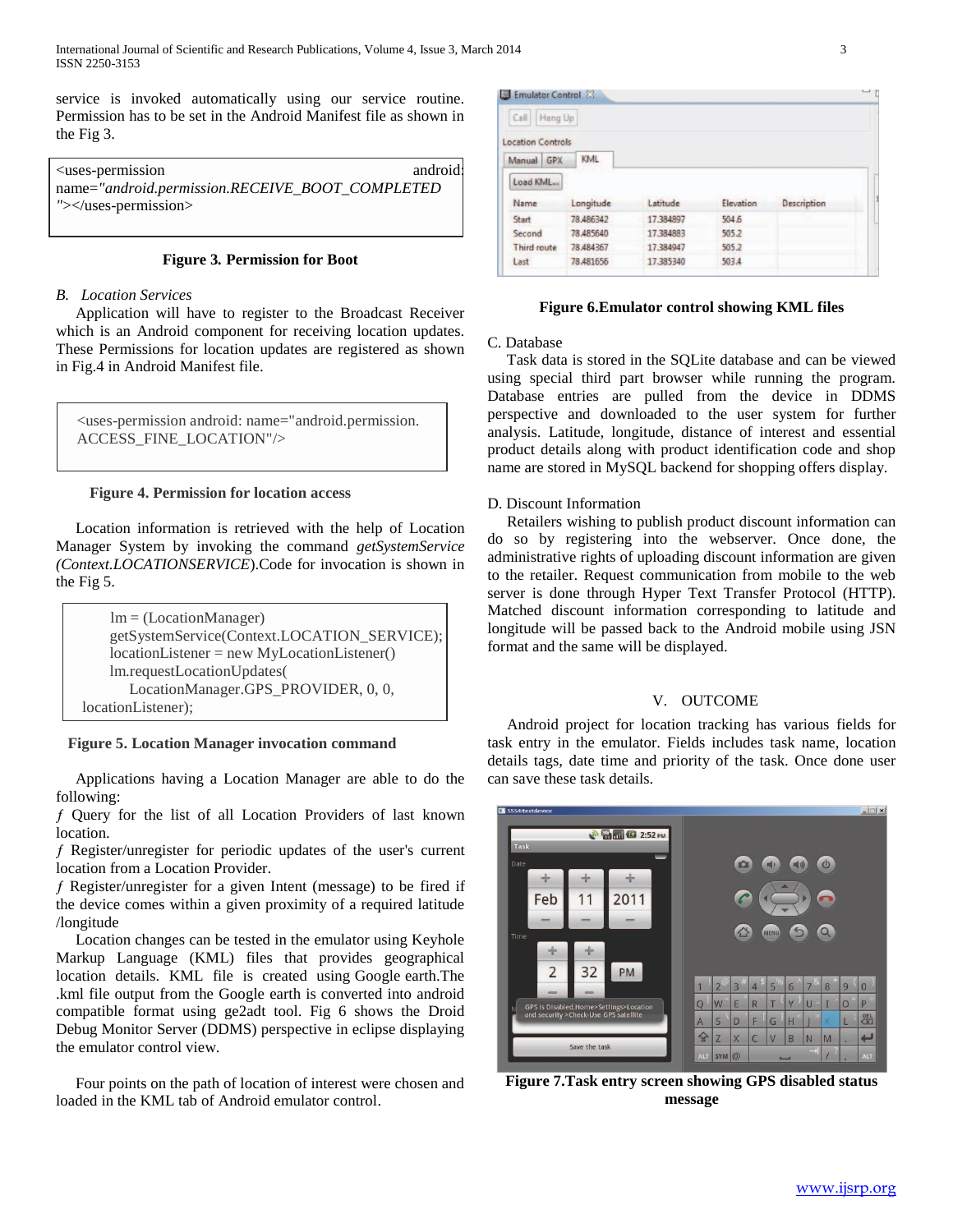GPS status is checked once the task is loaded into the database. Status of GPS is shown as a toast message in the emulator screen. If the status is disabled then the toast message displays the path to invoke location service. Disabled GPS status is on emulator is captured and shown in Fig 7 and the GPS enabled status is shown in Fig 8.



**Figure 8.GPS enabled status shown on emulator**

 Intents will receive location updates constantly and will check for location changes every 3 seconds and once change in location is determined it invokes the web server and updates to the SQLite database.



**Figure 9.Location changes display**

 Change in location is found using the service and displayed in the emulator as shown in Fig 9.On reverse geocoding corresponding location name is obtained which can be displayed on the mobile screen. Distance is calculated between the current position and that in database and if found to be less than the desired user range, then the task information is displayed back on user screen.

#### VI. CONCLUSION

 Future battle in the telecom industry is least expected to be based on the hardware or the features like SMS and call cost, but the battle would be based on the enhanced user friendly applications provided by the service provider and adaptability for such applications provided by device manufacturers. Setting up of infrastructure for a location based service using the GPS facility, to alert a user on reaching a desired location is emulated using the Android 2.2 platform and the desired output is obtained successfully. Thus this Location based intelligent observer application using GPS tracking is developed so as to add value and organize users' task intelligently.

# VII. FUTURE WORK

 Invocation of web server and retrieving the relevant discount information into a mobile device is in progress. Thus marching towards building a complete location based service .In the same way one control the other applications by means of GPS locations. It will be very useful for security purposes and to control the activities of the users in a certain area. For example inside the educational buildings and office arenas entertainment applications can be restricted to use.

#### **REFERENCES**

- [1] Asim S,Daniel.S.Junichi.F and Neema M,"Sensay:A context-aware mobile phone," Proceedings,seventh IEEE International symposium on Wearable computers,pp.248-249,2003.
- [2] Bandra.U,Bandra.P,"Tagciti:A practical approach for location-aware and socially relevant information creation and discovery for mobile users,"IEEE International symposium on Wireless communication systems,Reykjavik,pp.118-122,2008.
- [3] Brones T.Costa,P.D.Etter R,"A rule based approach towards context- aware user notification services," IEEE International conference on Pervasive service,pp.281-284,2006.
- [4] Fan Jiang and Saoping Ku,"How to display the data from database by Listview on Android," second International workshop on Intelligent Systems and Applications(ISA),2010.
- [5] Gupta.A.kumar,S.Qadeer,M.A.,"Location based services using android(LBSOID)," IEEE International conference on Multimedia services architecture and applications,pp 1-5,2009.
- [6] Hassan,Z.S ,"Ubiquitous computing and android," third international conference on Digital information management,pp. 166-171,2008.
- [7] Li Xu Dong,Tang Hai and Yan Gaoshi,"Android based wireless location and surrounding search system design,"ninth international symposium on Distributed computing and applications to business engineering science,Hong Kong,pp.421-423,2010.
- [8] Rong Chen,Xianhua Shu,Zhenjun Du,"Research on mobile loctation service design based on android,"fifth international conference on Wireless communications networking and mobile computing,pp 1-4,2009.
- [9] Tor-Morten,Gronli Jarle,Hansen Gheorghita,Ghinea,"Android,Java ME and Windows Mobile interplay,"IEEE 24th International Conference on Advanced information networking and applications workshop,2010.
- [10] Whipple, J. Arensman, W. Boler, M. S,"A public safety application of GPSenabled smartphone and the android operating system,"IEEE International conference on Systems,Man,Cybernetics,pp 2059- 2061,2009.